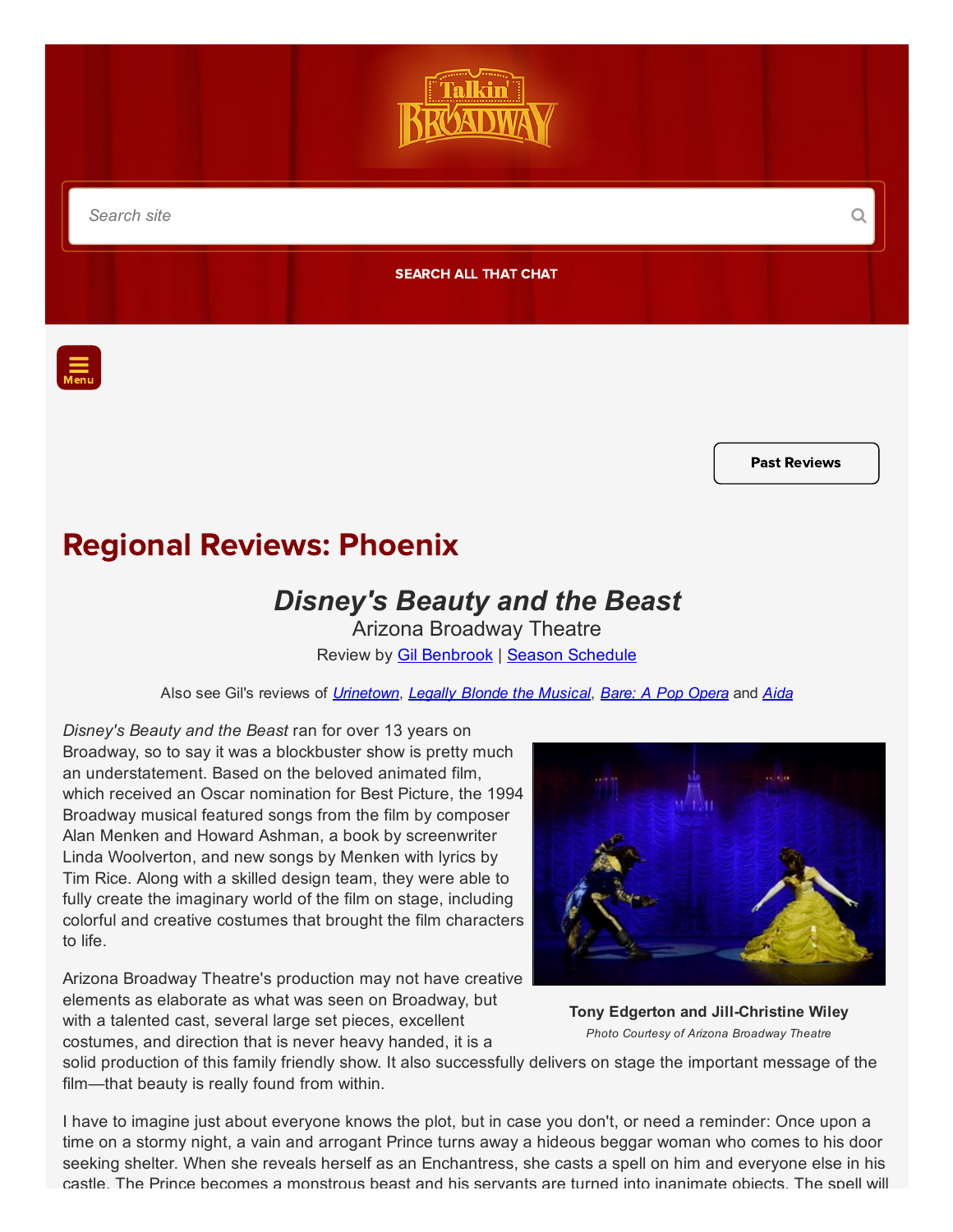castle. The Prince becomes a monstrous beast and his servants are turned into inanimate objects. The spell will only be broken if the Beast can learn to love another and earn her love in return. Many years later, in a nearby village, the beautiful, smart but bookish Belle dreams of escaping her small provincial town and the simpleminded people who live there, especially the boastful and boorish Gaston, who has vowed to marry Belle. Her father finds himself lost in the woods one day, stumbles upon the Beast's castle, and is imprisoned by him. Belle sacrifices herself to free her father and in time finds that the Beast may not be as horrible as he seems. But can their growing love break the spell the Enchantress cast?

JillChristine Wiley makes for a vibrant Belle. She instills the character with a keen sense of determination, but she also paints Belle as sweet, spunky, smart, and full of life. Wiley has a beautiful singing voice filled with purity and clarity that delivers some superb versions of the film's familiar tunes as well as a touching take on "A Change in Me," one of the songs written for the stage production. As the Beast, Tony Edgerton has the part that changes the most and he does exceptionally well in showing how this petulant manchild grows from a snarling animal into a person who actually has genuine feelings for the people around him. Edgerton adds sweet ents of humor and a bit of a swagger to the Beast's demeanor as he realizes Belle might actually be falling for the mission numor and a bit of a swagger to the Beast's demeanor as he realizes Belle might actually be falling the might actually be falling we also elements of fear, shyness and nervousness that he instills. I especi the Beast holds onto his tail as a security blanket when he's anxious or afraid. The changes in the Beast and his growing confidence come through very clearly even though Edgerton is buried under a fairly elaborate Beast mask and wig. Like Wiley, his voice soars to the rafters on the few songs he has, with his "If I Can't Love Her" especially moving.

In the supporting cast, Ben Stasny and Zachary Spiegel make a hilarious twosome as the witty, rambunctious, fun, and slightly lusty candlestick Lumière and the tightly wound, worrisome, and overly dramatic clock Cogsworth. TJ Nelson and Christopher Michaels are equally as good as Gaston and his comical sidekick Lefou. Nelson's strong voice and lean muscular frame work perfectly for this conceited, burly man, while Michaels doesn't overplay Lefou too broadly, which is a huge plus. Gerri Weagraff's Mrs. Potts is sensible and full of charm—her performance of the title tune is a winner— and Jon Gentry is sweet and loving as Belle's father. The incredibly hard-working ensemble skillfully play an abundance of roles.

Director Clayton Phillips does good work, not letting his cast stray too far from the well-known and iconic film characterizations but also adding some nice original touches that play up the comedy and fantasy elements of the show. Choreographer Kurtis W. Overby's dances provide several showstopping moments and music director Adam Berger achieves an incredibly lush and full sound from both the fairly large cast and the seven-piece orchestra. While the costumes are all rentals, and quite good ones, Paul A. Black's scenic elements and lighting designs are highly effective, with a beautiful painted show curtain that evokes a deep, dark and mysterious forest and five large set pieces, including three that move and rotate, portraying the various rooms in the Beast's castle. The only slight drawback in the overall design and direction has to do with the (spoiler alert) transformation at the end of the show which could be focused a little better, with more subdued lighting and tighter direction, to hide some of the stage effects used to create the magical illusion.

Disney's Beauty and the Beast is one of the most loved of the Disney animated films and the stage version is a faithful adaptation that delivers many magical and heartwarming moments. ABT's production is full of humor and heart with fantasy-filled creative elements and a lovely cast and firm direction that make the whole production feel fresh and relevant today.

Disney's Beauty and the Beast runs through July 2nd, 2017, at Arizona Broadway Theatre, 7701 West Paradise Lane in Peoria. It also plays at the Herberger Theater Center in downtown Phoenix from July 7th to the 16th, 2017. Tickets can be ordered at [www.azbroadway.org](http://www.azbroadway.org/) or by calling 623 776-8400.

Music by Alan Menken Lyrics by Howard Ashman and Tim Rice Book by Linda Wolverton Stage Direction by Clayton Phillips Choreography: Kurtis W. Overby Music Direction: Adam Berger